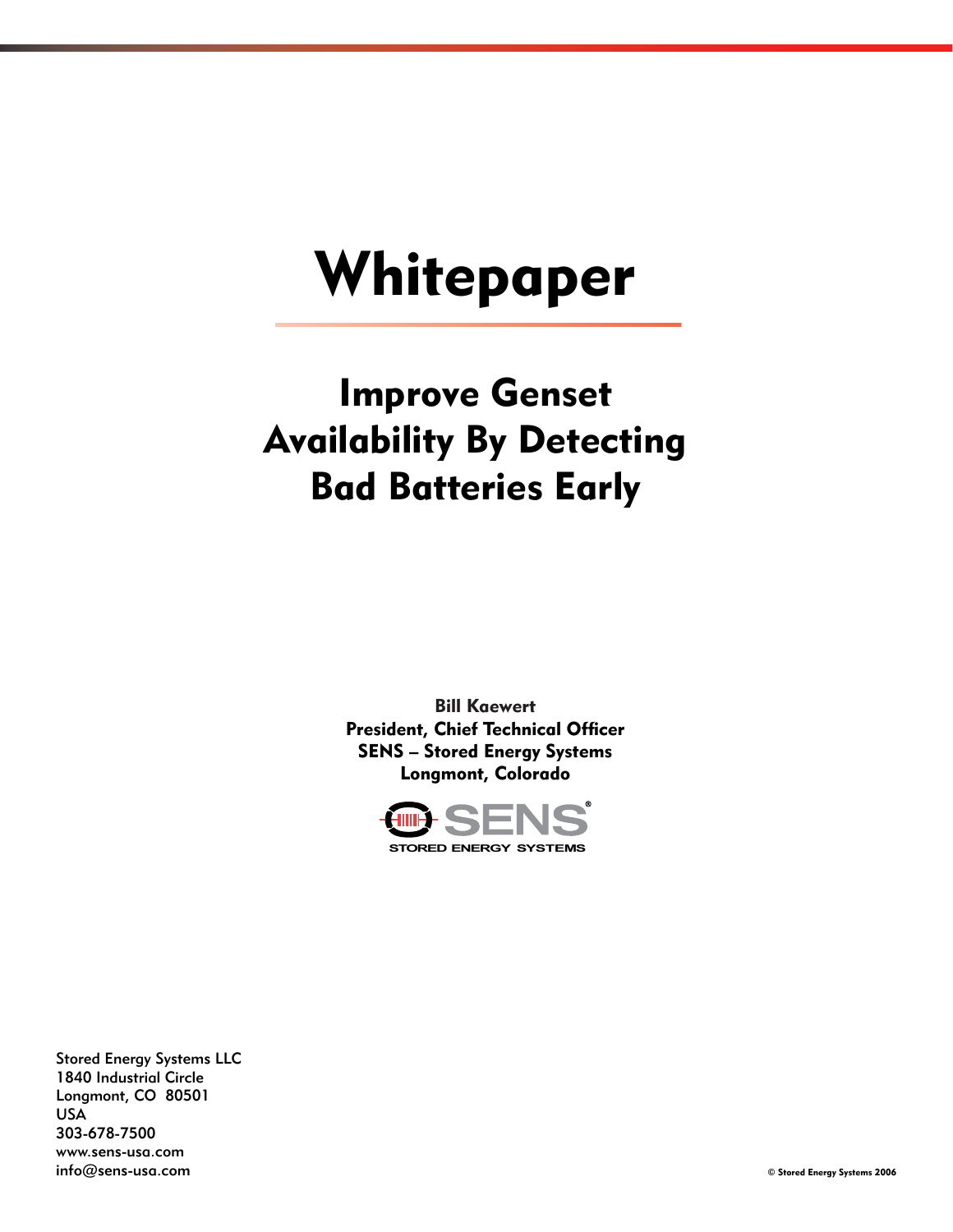## INTRODUCTION

Failure to start is the most significant avoidable cause of diesel generator malfunction. Over 80% of failures to start are caused by battery problems.

Genset customers invest significant amounts of money purchasing and maintaining generators. Yet the Achilles heel of these large, costly machines is a commodity product little changed since its invention in the late 1800s. Today most gensets do not include any means to detect that the starting battery has deteriorated, and may not be fit to start the engine. Genset failure can cause large economic losses and, in some cases, loss of life.

End-users have tolerated this situation because there has been no practical, cost-effective battery failure detection system. The low-cost, practical battery failure detection proposal made in this paper would, if deployed, significantly reduce the number of genset start failures and associated business risk. Eliminating the leading cause of genset failure would likely improve customer satisfaction with gensets overall, and with the companies that supply them.

## ■ "Average downtime costs Source: *Powering E-Business: Strategies & Planning; November 2000, Nashville, TN*

- Cellular communications \$ 41,000 per hour
- Telephone ticket sales \$72,000 / hour
- Airline reservations \$ 90,000 /hour
- Credit card operation \$2,580,000 /hour
- Brokerage operation \$6,480,000 /hour"

## ■ 15-minute outage at semiconductor manufacturing facility:

*\$30 million Source: EPRI/Hewlett Packard*

## GENSET FAILURE TO START: THE BIG PROBLEM NO ONE TALKS ABOUT

Despite advances in nearly every aspect of standby and emergency diesel generator performance, failure to start continues to be the biggest avoidable cause of diesel generator failures: "Weak or undercharged starting batteries are the most common cause of standby power system failures."  $^{\prime\prime}$  "Negligent battery maintenance is the most common reason for failure of critical power systems."  $^2$ 

This is a problem because the diesel generator set (genset) is an *insurance policy* protecting against electric power outages or electricity priced at peak rates. Like most insurance, users expect it to deliver, without excuses, as promised, when needed. An organization's investment in a genset defines the application as "very important" or "critical", even though some jaded end-users purchase grudgingly "just to satisfy Code". Codes and standards exist because people died and property was lost in avoidable accidents.

Hard data on the total genset start failure rate is not easy to find: "About 1% of all nuclear power plant diesels will fail to start when required." 3 (Nuclear plant diesels typically use compressed air starting systems, generally considered more reliable than electric starting.) "Standby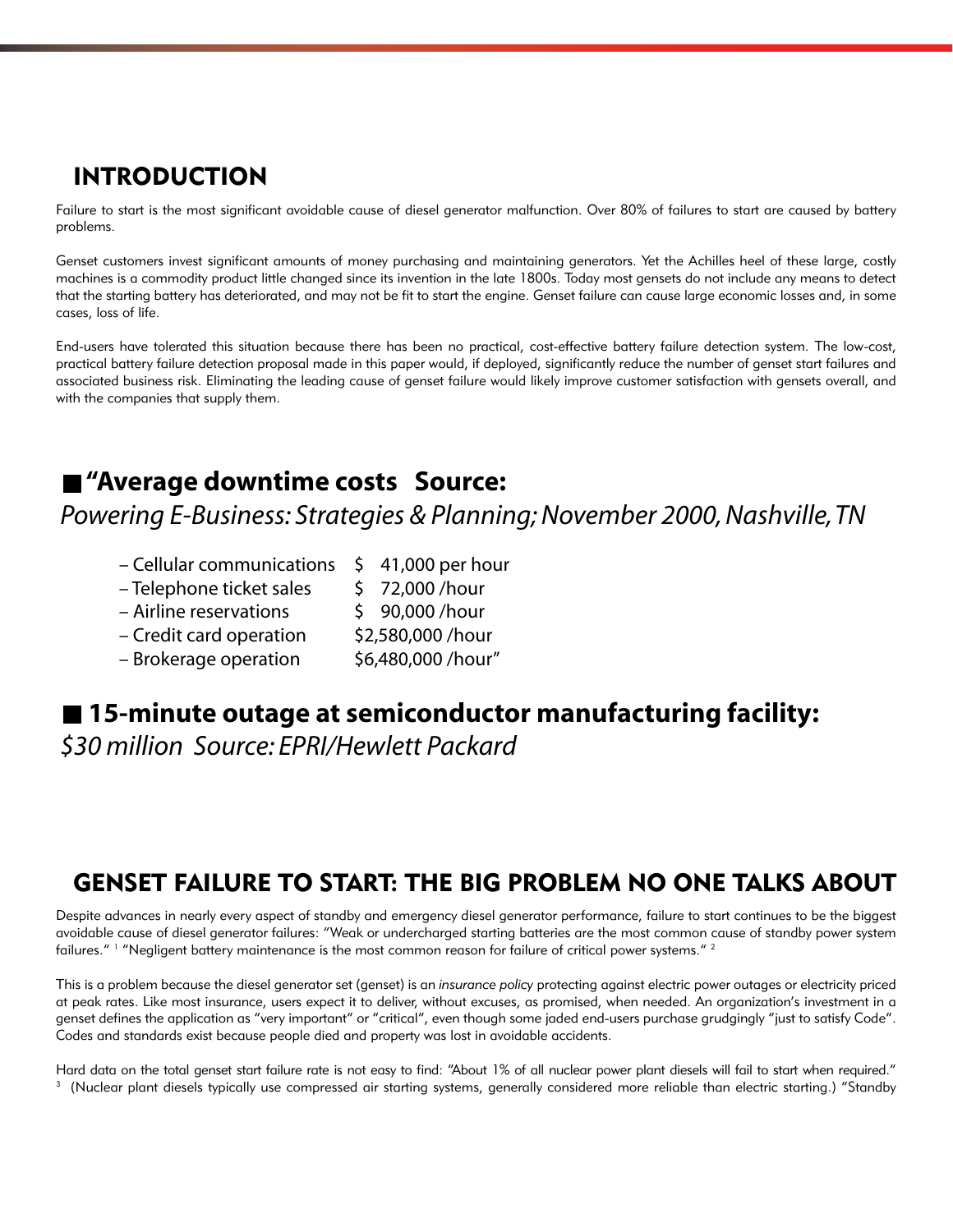diesels in medical facilities do not perform nearly so well" (i.e. worse than 1% start failure rate). 4 Given that the *best* maintained gensets fail to start 1% of the time, a reasonable assumption for the overall failure rate of electric start sets might be three to four times worse than gensets used at nuclear plants. A 3% to 4% failure rate means that more than ten thousand gensets in the US – insurance that customers paid good money for – are *not* available for use on any given day. This is an enormous amount of dead iron representing potentially large economic losses and a customer satisfaction problem for genset makers and service organizations.

The root cause of most starting problems is the battery. "The number one reason standby generators fail to start is due to dead starting batteries. Over 80% of all starting failures are from this cause." <sup>5</sup> "Even when kept fully charged and maintained, lead-acid starting batteries are subject to deterioration over time and must be periodically replaced when they no longer hold a proper charge." 6 In contrast to modern self-diagnosing digital electronic technology, the lead-acid battery is an anachronism. First invented in the late 1800s, it has, maintenance-wise, evolved little since then. It is perishable when off charge, has a shorter lifetime than electronic equipment, needs regular water replenishment, can be overcharged or undercharged easily and has no built-in warning mechanism prior to failure. We continue to use the lead-acid battery only because its purchase price is low compared to the alternatives. What's needed is a way to detect the need for battery replacement *before* engine start failure.

## Causes of Battery Failure



#### Assuming zero manufacturing defects, there are three chief causes of battery failure:

1. *Failure to replenish water on time:* Since recharge is not 100% efficient, some recharge energy electrolyzes water molecules of the electrolyte into hydrogen and oxygen gas that exit the battery through vent caps. If neglected long enough, failure to replenish lost water causes the battery's plates to go dry, causing permanent loss of capacity.

2. *Incorrect charging* multiplies the water replenishment problem. Some chargers run open-loop, alternately under-and overcharging the battery. Chargers with closed loop regulation systems, but without lack battery temperature compensation, also undercharge or overcharge the battery as seasons change. Overcharging accelerates water loss. Undercharging causes sulfation with consequent permanent capacity loss.

3. *Difficulty in assessing the battery's state of health:* The most difficult aspect of battery maintenance is that there is no simple way to measure the battery's ability to start an engine. There is no automatic "self diagnostic" within the battery to detect plate deterioration or partial short or open circuits. Leonidas states, "it is not sufficient to simply test the charging current to the group of batteries. The situation requires more reliable testing to evaluate each cell and replace those showing signs of degradation..."<sup>7</sup> According to Cummins, "only a regular schedule of inspection and testing under load can prevent generator starting problems. Merely checking the output voltage of the batteries is not indicative of their ability to deliver adequate starting power. As batteries age, their internal resistance to current flow goes up, and the only accurate measure of terminal voltage must be done under load." 8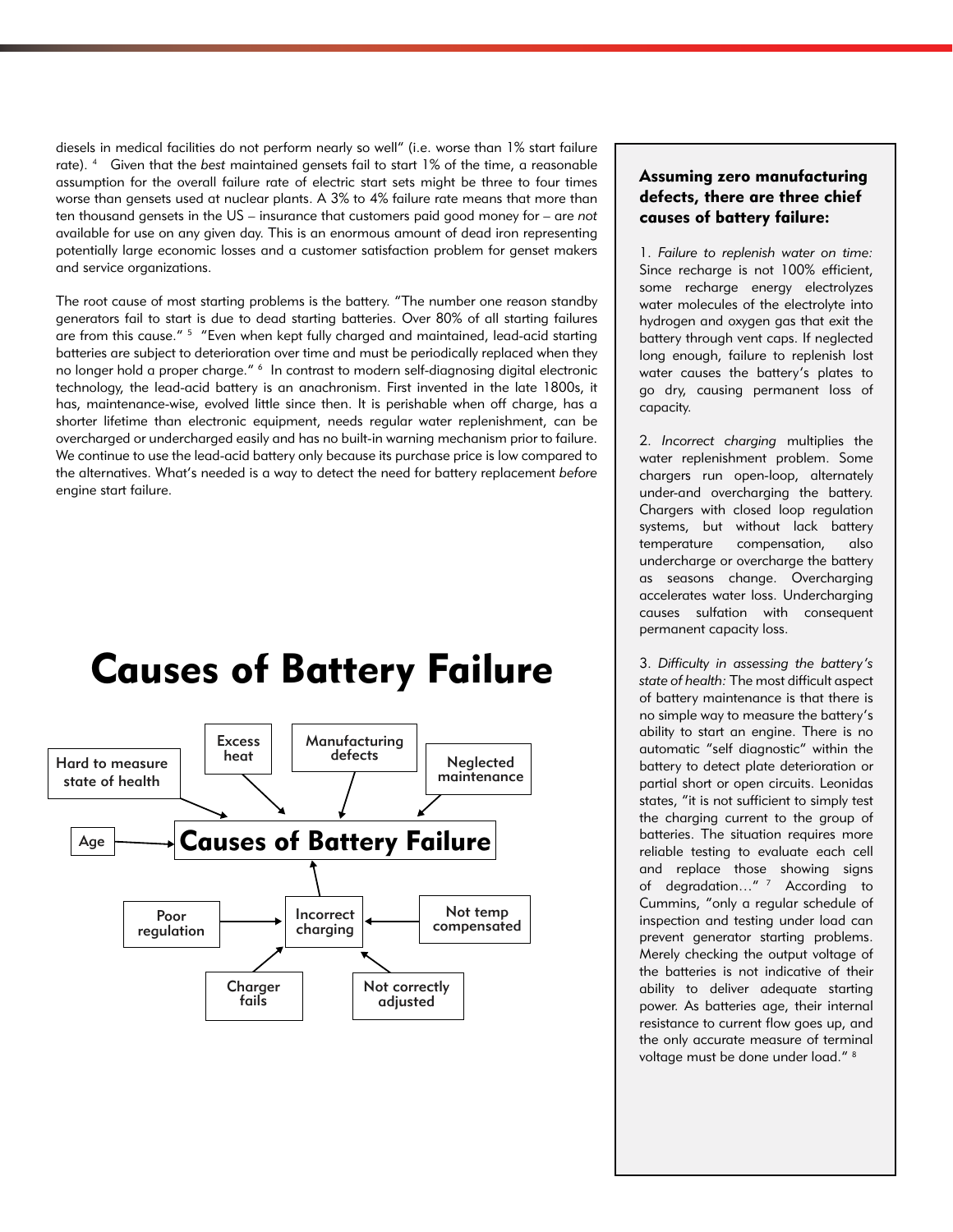Regardless of what causes battery failure, it is not reasonable to expect much change in field maintenance practices or battery technology anytime soon. Given these limitations, end-users and the genset industry would benefit from an automated method to assess the health of starting batteries that alerts users and/or service personnel that batteries have weakened and should be replaced well before they fail to start the genset.

| <b>Proactive cost of quality is low</b> |                                                           |                                      |                                        |
|-----------------------------------------|-----------------------------------------------------------|--------------------------------------|----------------------------------------|
|                                         | $\bullet$                                                 |                                      | S                                      |
| <b>ITEM</b>                             | <b>Battery Monitor</b>                                    | Customer genset<br>failure           | Genset failure at end<br>user site     |
| <b>COST</b>                             | \$300?                                                    | Field service call                   | \$20K to \$MM<br>Life safety?          |
| <b>IMPACT</b>                           | Averts end user<br>crisis. Improves<br>customer relations | Angry customer,<br>potential lawsuit | Wasted investment,<br>lost opportunity |

## TESTING AND MONITORING TO REDUCE BATTERY FAILURES

Lead-acid battery monitoring technology has matured to the point where the IEEE issued a standard (IEEE 1491) in 2005 to describe the various battery health assessment methods. Most large data centers, for example, spend tens of thousands of dollars for battery monitoring equipment designed to predict whether their UPS batteries will work. Data centers with downtime costs of six figures per minute often make large investments in battery monitors that can provide early warning of weak battery cells. Battery monitor capital costs frequently reach \$40,000. Additional monies are spent installing the battery monitor systems and interpreting their data. Sometimes, interpretation of abundant battery monitor data is outsourced to a battery service company or the monitor's manufacturer.

Stand-alone ohmic battery monitoring systems designed for data center application are not suited for a genset environment. Although ohmic monitors work, they are expensive (estimated at \$2,000 for a 24-volt system), time-consuming to install, and require trained personnel to interpret their data output. To achieve widespread adoption in the genset market any battery monitoring technology will need to be low in cost, simple, functional and easy for existing service personnel to employ. The following chart summarizes general requirements for battery monitoring in a genset environment:

| <b>Summary of Battery Assessment</b><br><b>Needs at Genset Sites</b> |                                                                           |                                                                                                                                                                                                                                                                                                                                                   |  |  |
|----------------------------------------------------------------------|---------------------------------------------------------------------------|---------------------------------------------------------------------------------------------------------------------------------------------------------------------------------------------------------------------------------------------------------------------------------------------------------------------------------------------------|--|--|
| Parameter                                                            | Requirement                                                               | Likely general characteristics of the<br>successful solution                                                                                                                                                                                                                                                                                      |  |  |
| Low capital cost                                                     | Minimal (\$0 to \$250)                                                    | Cost target likely dictates integrating<br>battery assessment function with other<br>familiar hardware.                                                                                                                                                                                                                                           |  |  |
| Simplicity and<br>convenience                                        | Simple to install.<br>Gives easy to read,<br>unambiguous results          | Can be installed and activated by an electrician.<br>Needs no software to load or setup. Short<br>installation time. No need for special parts,<br>tools, instruments or training. Information<br>output is easily understood GO/NO GO<br>indicator. System provides remote indication<br>using already established means for other<br>equipment. |  |  |
| Adapts to user's<br>environment                                      | Demands no new<br>budget or procedure<br>to buy or use                    | Make it easy to specify and buy. The solution<br>should be integrated into hardware with which<br>the user is already familiar (e.g. battery charger).<br>The user decides whether, and how, to employ<br>the new function.                                                                                                                       |  |  |
| Delivers useful<br>predictive function                               | Reduce probability of<br>simultaneous AC<br>outage and<br>battery failure | Use a credible battery assessment technique<br>requiring least reasonable marginal cost.<br>Comply with guidance in IEEE Standard 1491<br>and employ proven, documented techniques.                                                                                                                                                               |  |  |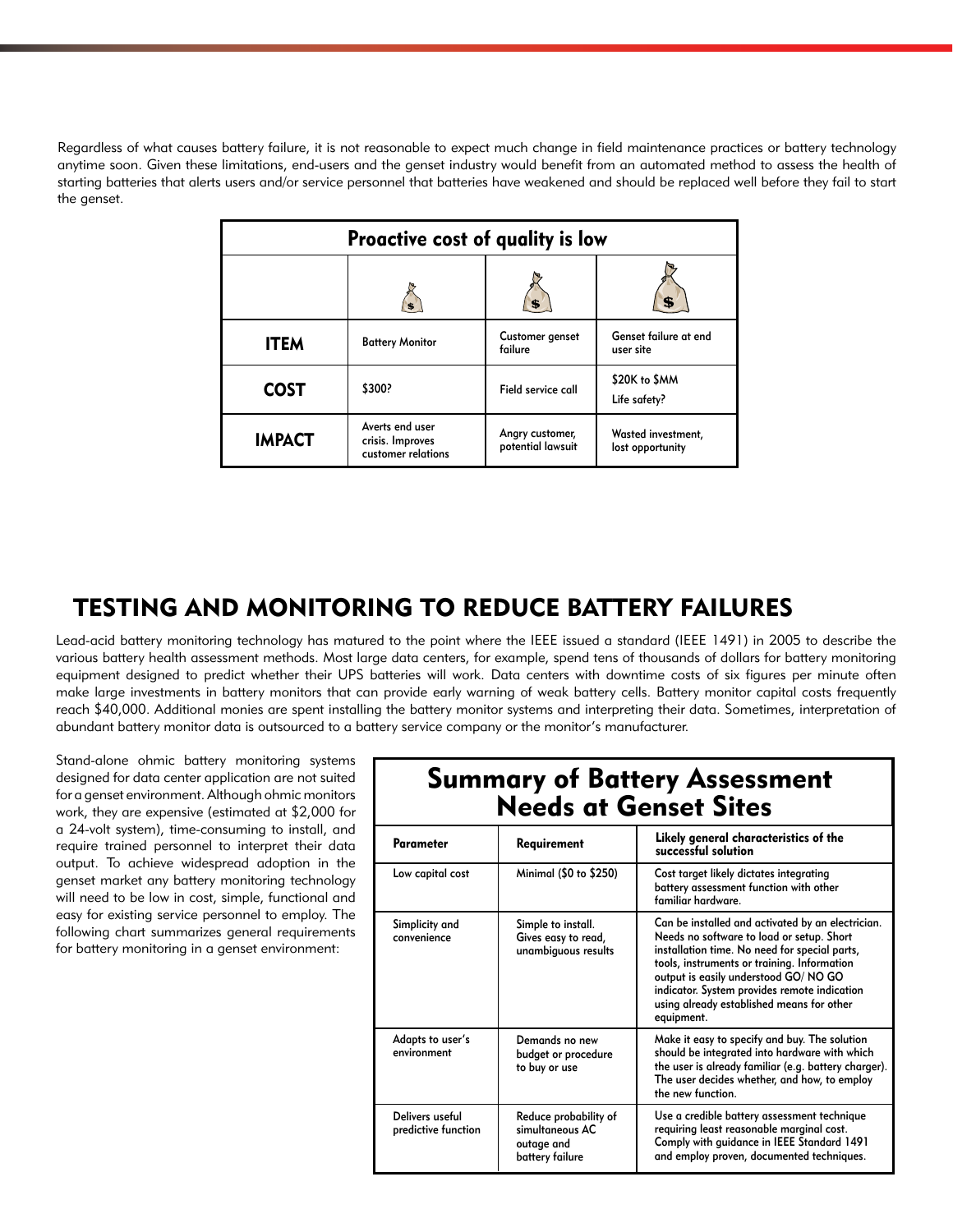## BATTERY ASSESSMENT SUITED FOR GENSET APPLICATION

Delivering useful predictive function means choosing the best compromise between performance, cost and simplicity from the menu of techniques described in IEEE 1491.

#### Choice of Battery Assessment Method

The original, and still most accurate, way to evaluate whether a battery can perform is to actually load test it. We can exploit this fact by taking advantage of the fact that the starting battery gets "tested" under heavy load each time it cranks the engine. Measurement of **battery** discharge voltage under load is a simple technique, and can indicate whether there are battery problems. At least one manufacturer of genset transfer switches has adopted this technique.

The general theory of operation is straightforward: Assume that a 24-volt starting battery normally falls to, say, 19 volts during engine crank. During the most recent engine start, it dropped under 19 volts. This is an important change that could indicate that the battery is weakening. Unfortunately, the information is not complete. Another equally viable explanation for the lower voltage reading during engine crank could be a heavier load on the battery – as is likely to occur during winter or if engine oil was changed to a heavier viscosity.

Two INTELEC papers from the 1990s presented a straightforward battery failure prediction technique, called "battery middle point voltage comparison" 10 11 (midpoint monitor) that can reduce the ambiguity associated with simple voltage readings. This midpoint monitoring technique divides the battery in half for measurement purposes and continuously compares the voltage of each half of the battery to the other. An alarm is activated if voltage deviation exceeds a predetermined range. There are three principles of operation: The first is that one weak cell makes the whole battery bad. The second principle is that voltage drop in healthy cells tracks the others during discharge. In contrast, weak cells show early, and faster voltage decay. A weak cell creates an imbalance between the two battery halves, activating the failure alarm. The third principle is that one battery cell almost always weakens before any of the others.

The practical difference between the two techniques is amount of advance warning of battery failure. Assume a 24-volt battery with 12 cells, one of which has weakened but not failed completely: when simply detecting total battery string voltage, the weaker cell can be disguised by the performance of the other 11 cells in series. If the starting current demand is light – say a warm engine on a warm day – total battery voltage would remain above alarm limits during engine cranking. In contrast, midpoint monitoring would measure a voltage imbalance between the two 12-volt series batteries and issue an alarm regardless of total battery voltage. This means that the midpoint monitor gives earlier warning of battery problems with associated lower risk of start failure.

#### 24V Midpoint Monitor System Compares 12V Batteries To Eachother





24 volts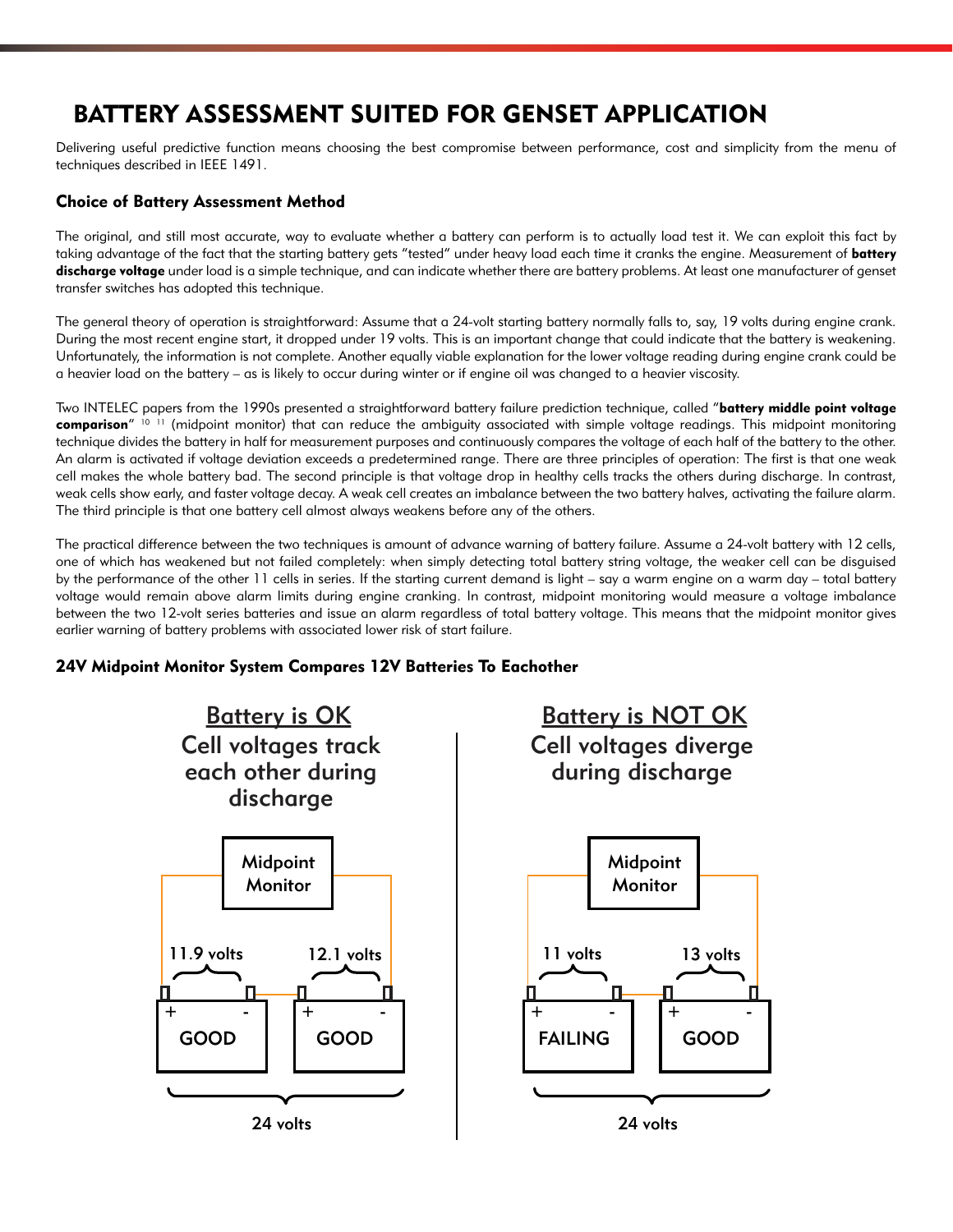## IMPLEMENTING BATTERY MONITORING IN A DEPLOYABLE PRODUCT

#### Limitations and Refinements to Midpoint Monitoring

Since the midpoint monitor requires even numbers of battery blocks, it cannot be applied to 12-volt monoblock batteries. So, in 12-volt starting systems the total battery discharge voltage may be the most practical balance between performance and low cost.

If the customer does not exercise his genset very often, the battery discharge voltage technique is of no value. The midpoint monitor is also of little value when the battery is on float charge because discharge stress is needed to emphasize cell-to-cell imbalance. Periodic reduction of the charger's float voltage, however, can reveal whether the battery is able to support any connected loads and whether its halves remain in balance. This is a significant fact that influences how and where a low cost midpoint monitor should be realized.

#### Keeping the Solution Low in Cost and Simple

The remaining three goals – low cost, simplicity and adaptability to the user's environment – can be achieved only if the monitoring function is bundled into some other type of product normally supplied with the genset that contains appropriate computing and measurement resources.

The product into which the battery monitoring system is integrated will need to be microprocessor controlled, contain accurate voltage measurement capability, an alarm system, a means to record data and some sort of communications capability. Battery chargers are supplied with most gensets, and have a significant advantage over the alternatives (control panel or switchgear): The battery charger controls DC voltage when the genset is not running. If the genset is not exercised regularly, the charger's output can be changed as needed to force battery discharges for testing purposes. The charger is the only device in the genset with this capability.

#### Required Capabilities of Integrated Battery Charger and Monitor

• *High accuracy charging:* The "Causes of Battery Failure" illustration shows a variety of battery problems associated with incorrect charging. The charger must deliver precise voltage regulation, be easy to set up, temperature compensated and highly reliable.



- *Clear communication:* Failure of the battery to pass its midpoint voltage test should result in clear indication of problem that is communicated visually and via an appropriate supervisory or network-based communication system.
- *History log:* Technical products, including batteries, sometimes fail without clear cause. A log of all relevant site events can speed troubleshooting. For example, a record of battery temperature over time since installation will help determine if excessive temperature over time has affected the battery's life. A log of all user adjustments can help isolate human factor problems, such as need for training. 12 13
- *Integrated design:* The battery monitor function should be built into the charger to minimize installation labor, to keep the user interface simple and provide a single point of customer contact for information and troubleshooting.